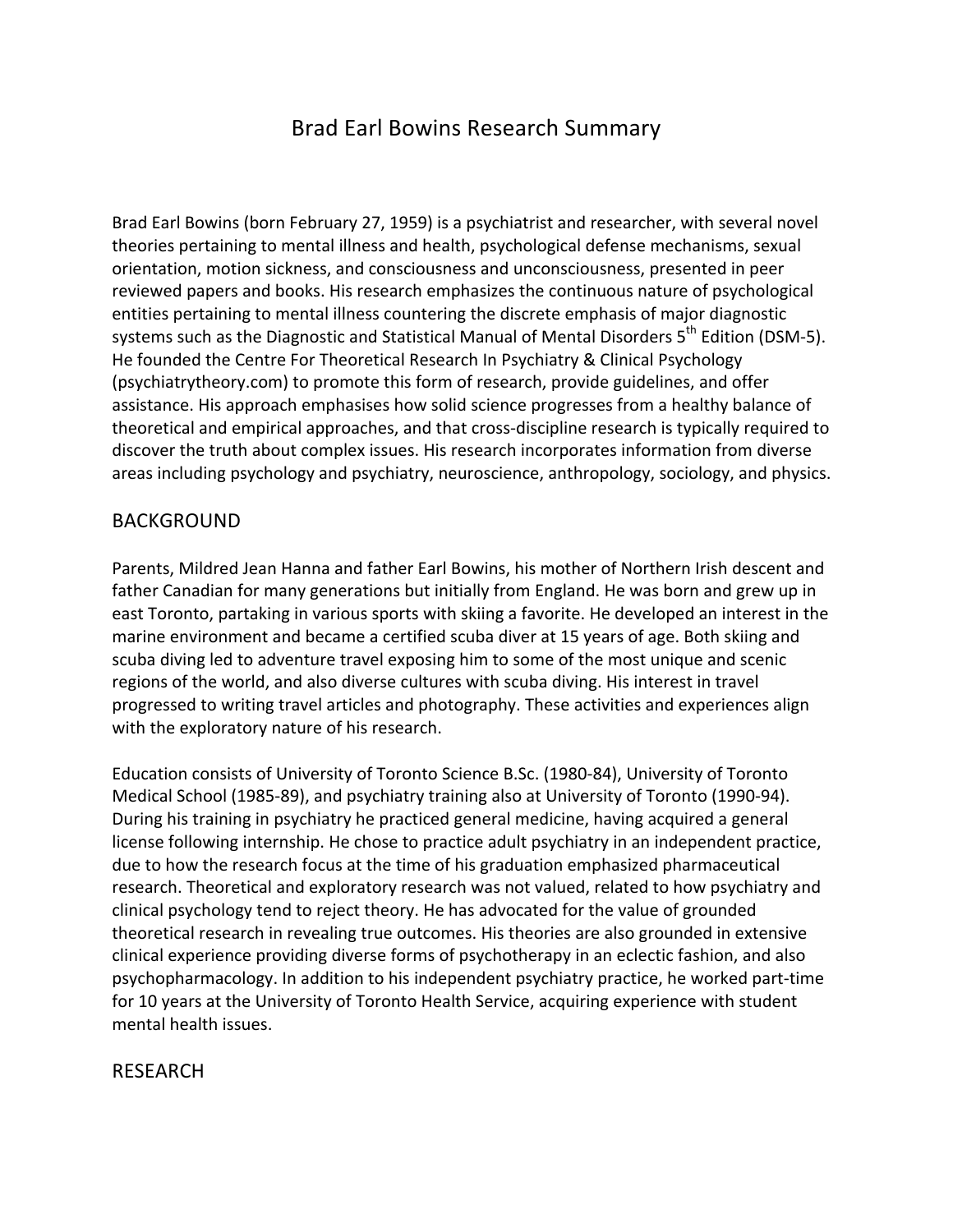His research has generated unique perspectives based on extensive readings, such that the theories represent a "best of fit" with the available data. Key themes include mental illness variables representing continuums, regulation, and psychological defense, with the concepts summarized in the peer reviewed book, **Mental Illness Defined: Continuums, Requlation, And Defense** (Routledge, 2016).

Research is presented in the following sections: Psychological Defense Mechanisms Regulation Continuums Personality Disorders Repetitive Maladaptive Behavior (Repetition Compulsion) Psychosis Depression Anxiety Eating Disorders Addictions Psychotherapy Consciousness **Motion Sickness** Sexual Orientation Social & Environmental Justice Men's Health **Spirituality** 

PSYCHOLOGICAL DEFENSE MECHANISMS:

In, Psychological Defense Mechanisms: A New Perspective *(The American Journal of Psychoanalysis, 2004, 64(1), 1-26)*, Dr. Brad Bowins proposes that psychological defense mechanisms are largely organized as two evolved templates—Dissociation and positive cognitive distortions. He proposed the Amplification Effect, whereby the evolution of human intelligence amplifies emotional states via cognitive activating appraisals underlying emotions. The root emotion of depression is sadness with loss orientated conscious or unconscious thoughts (cognitive activating appraisals) triggering sadness. The root emotion of anxiety is fear, with threat or danger conscious or unconscious thoughts triggering fear. Human intelligence amplifies emotional states by making the cognitive activating appraisals more intensive, extensive, and adding a temporal dimension. For instance, a person loses their job and thinks of all the associated losses (intensification), considers how this loss impacts on other areas such as not being able to get another good job (extends), and thinks about the loss over time (temporal aspect). Amplified sadness and fear contribute to depression and anxiety, respectively. Another contributor to the Amplification Effect, is how cognitions and emotions mutually reinforce each other: Thoughts about loss trigger sadness, the emotional climate of sadness fosters further loss oriented cognitions, leading to more sadness, and so on and so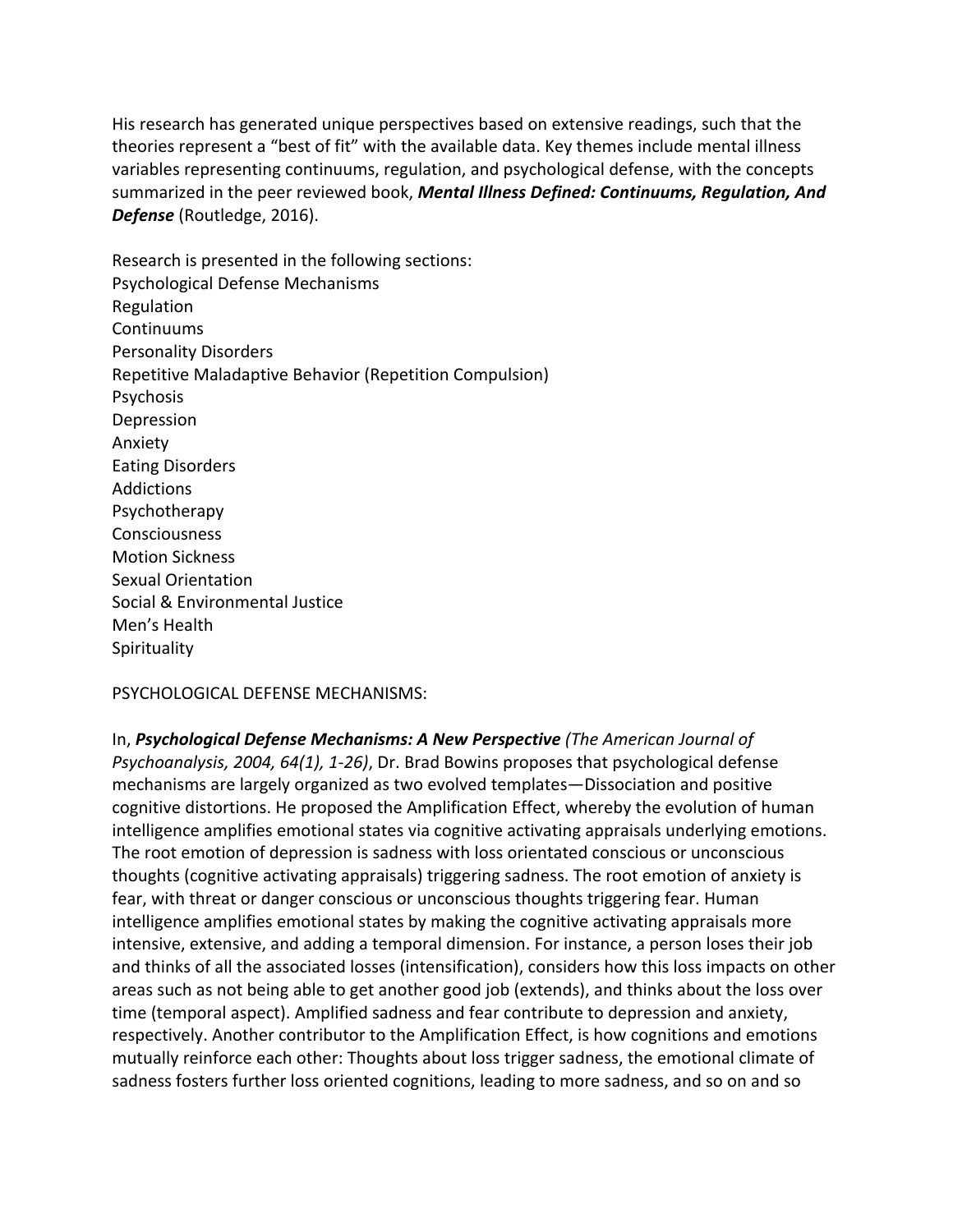forth. The Amplification Effect aligns with how humans have been described as the most emotional of all animals.

Amplified sadness (depression) and amplified fear (anxiety) are viewed as dysfunctional, such that during our evolution in hunting and gathering groups, they would have reduced evolutionary fitness. To counter this negative influence, psychological defense mechanisms evolved, the two primary templates consisting of dissociation and positive cognitive distortions. Dissociation provides the capacity to adaptively detach from disturbing emotional states, and cognitive distortions place a positive often self-enhancing spin on experience. Milder forms of both defenses are seen as being adaptive, while the most intense are usually less functional, although they can be adaptive for severe stress such as occurs with abuse. Milder forms of dissociation consist of emotional numbing, absorption with or without imaginative involvement, and compartmentalization. Absorption consists of immersion in positive activities to block out negative emotional states. Meditation is considered to be a form of dissociative absorption. Absorption aligns with the perspective that instead of the pursuit of happiness, the happiness of pursuit (absorption) is what counts. Compartmentalization enables stressful areas to be set aside, and prevents stress from one area intruding into other areas of functioning. More extensive forms of dissociation, such as amnesia and personality fragmentation, as with Dissociative Identity Disorder, are adaptive at the time of trauma, but tend to limit functioning overall.

Positive cognitive distortions also occur on a spectrum. Mild versions involve placing a sugar coating on events, spinning occurrences in a self-enhancing fashion, and favorable attributions for events. Moderate level cognitive distortions consist of excessive fantasy involvement, magical thinking, and over-valued ideas. Superstitious thoughts and belief in fortune tellers are examples of magical thinking. Extreme cognitive distortions that lose contact with reality comprise psychotic delusional thought. Hence, the thought content aspect of psychosis is the extreme range of the cognitive distortion continuum.

Classical defense mechanisms, described in the psychoanalytic literature, are viewed as representing a form of cognitive distortion with some containing strong elements of dissociation. An inverse relationship occurs between defense mechanism maturity and the degree of cognitive distortion: More mature defenses such as humor involve milder more adaptive degrees of cognitive distortion, while immature defenses such as schizoid fantasy and projection entail extensive cognitive distortions.

In, **How Psychiatric Treatments Can Enhance Psychological Defense Mechanisms** (The *American Journal of Psychoanalysis, 2006, 66(2), 173-194),* Dr. Brad Bowins demonstrates how psychotherapy and antidepressants actually work, at least in part, by enhancing the psychological defense mechanisms of positive cognitive distortions and dissociation. Through both specific and non-specific factors, various forms of psychotherapy are demonstrated to induce a positive shift in a person's outlook, favoring positive cognitive distortions. Antidepressants have been demonstrated to foster positive shifts in basic emotional information processing, such as interpreting ambiguous facial expressions as indicating positive emotions. This shift in basic emotional information processing in turn fosters positive cognitive distortions. Dissociation from adverse emotional states transpires from the positive shift in perspectives and thoughts. For instance, if a person focuses on the gain aspect of events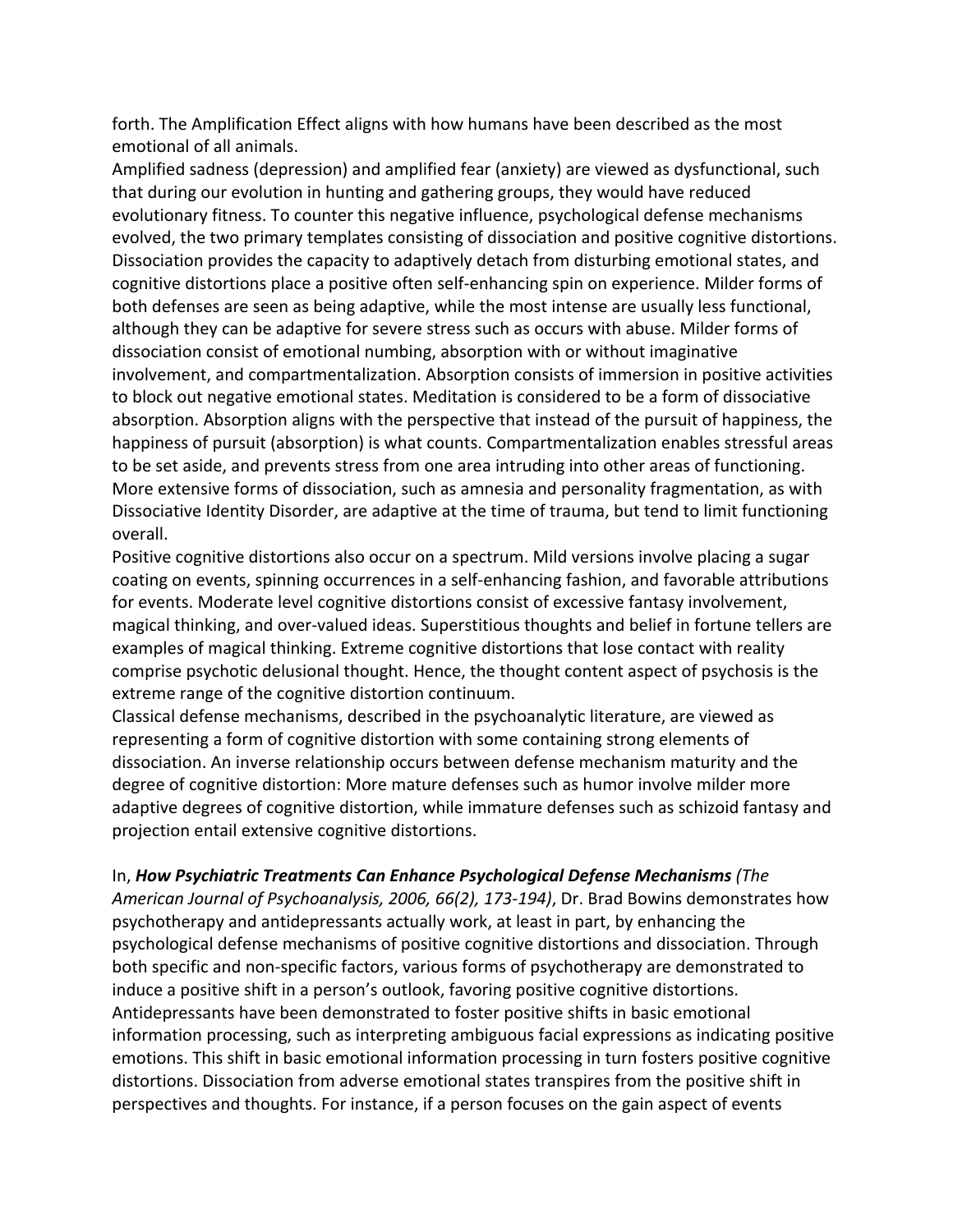(happiness) they are less likely to adhere to negative emotional stimuli, and hence dissociate from these negative inputs.

In, *Hypomania: A Depressive Inhibition Override Defense Mechanism (Journal of Affective Disorders, 2008, 109, 221-232)*, Dr. Brad Bowins postulates that hypomania is an evolved defense for depression, and also to some extent anxiety of social origins. The central component of depression—depressive inhibition—by greatly reducing physical, social, and mental behavior, ensured that depression was fitness reducing within the context of our evolutionary hunting-gathering past. It is proposed that hypomania evolved to counter the detrimental impact. As with other psychological occurrences, hypomania exists on a continuum with mania: Subthreshold hypomania-hypomania-subthreshold mania-full-blown mania. Hypomania-mania involves increased physical, social, and mental behavior, opposite to depression. Highly relevant to depression and hypomania-mania are two ancient motivational systems: Behavioral Approach/Activation System (BAS) and Behavioral Inhibition System (BIS). Research has demonstrated that depression is unique in that it involves decreased BAS and increased BIS, whereas anxiety and other conditions only entail reduced BIS. Hypomania-mania involves enhanced BAS and reduced BIS, enabling hypomania to defend against depressive inhibition.

The defense is postulated as depressive inhibition override in nature, meaning that it works in the moment to offset the negative impact of depression. A key consideration here is that the brief now is where it happens from an evolutionary fitness perspective. If a person is mentally and physically inhibited and misses the approach of a predator, then evolutionary fitness suffers. Likewise, if a person is too socially inhibited to respond to a good mating opportunity, then their evolutionary fitness is diminished. Hypomania by increasing physical, social, and mental behavior in the moment, overrides depressive inhibition to restore adaptive functioning, thereby maintaining and even advancing evolutionary fitness. Override mechanisms have been documented with intense emotional and physical states overriding behavioral inhibition, and predator detection systems overriding sleep. Relative to depression, and even relative to normal functioning for many people, hypomania produces more adaptive behavior.

The proposal aligns with several aspects of hypomania: The modal time frame of a hypomanic episode is 1-3 days, consistent with it overriding depressive inhibition in the moment. Mixed depressive and hypomanic symptoms are normal, which follows from hypomania being brief and not eliminating depression entirely. Irritability is the most common mood state in bipolar disorder, likely arising from dissonance experienced from the simultaneous presence of depressive and hypomanic-manic symptoms. Research has demonstrated a 1:1 ratio of depression and hypomania, indicating that hypomania is as common as depression, consistent with its hypothesized defensive role. A personality form of hypomania—Hyperthymic Personality—conveys success over the lifespan and provides resilience to depression. The perspective is countered by the Diagnostic and Statistical Manual (DSM IV and DSM 5) maintaining that hypomania is a minimum of 4 days, and so more severe. This time frame might be capturing the transition to full mania. Another potential critique of the model is that mania is maladaptive. As with most defenses milder forms (hypomania) tend to be adaptive and more extreme variants (mania) less so. Dr. Bowins proposes that the problem is deficient regulation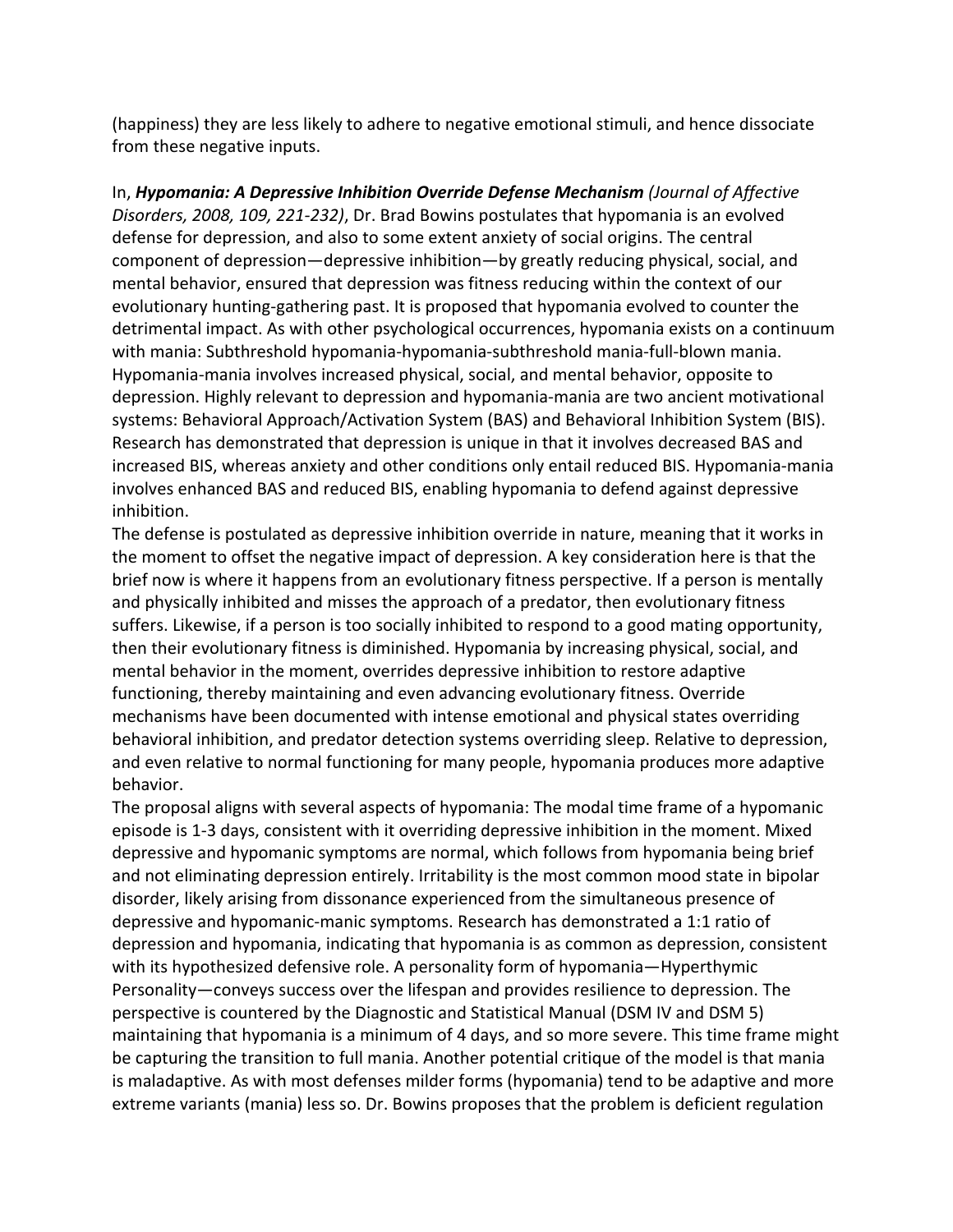over the hypomanic defense, such that it progresses to mania. Hence, with intact regulation hypomania does not progress, but with impaired regulation it can proceed to full-blown mania. In the book, *Mental Illness Defined: Continuums, Regulation, And Defense,* he identifies the likely role of negative symptoms in impairing regulation over the hypomanic defense. Hypomania is then not a problem to treat, but a treatment of sorts for depression. Dr. Bowins advocates inducing hypomanic episodes by encouraging people with depression to be more physically, socially, and mentally active, a recommendation that aligns with Behavioral Activation Therapy.

For defensive dissociation linked to trauma see, **Repetitive Maladaptive Behavior: Beyond** *Repetition Compulsion (The American Journal of Psychoanalysis, 2010, 70(3), 1-17), under* REPETITIVE MALADAPTIVE BEHAVIOR (REPETITION COMPULSION).

For how defense processes pertain to personality disorders see, *Personality Disorders: A* **Dimensional Defense Mechanism Approach** (American Journal of Psychotherapy, 2010, 64(2), 153-169), under PERSONALITY DISORDERS.

# REGULATION

In, *A* Cognitive Regulatory Model of Schizophrenia (Brain Research Bulletin, 2011, 85, 36-41), Dr. Brad Bowins proposes that psychosis arises from impaired or damaged regulation over psychotic level cognitions, and in some instances relaxation of this regulatory process for psychological defense. Psychotic level thought content (delusions), thought form, and sensory perceptual experiences are viewed as the extreme end of naturally occurring cognitive continuums. The evolution of human intelligence provides us with an extensive range of these cognitive parameters. Psychotic level cognitions routinely occur during sleep, referred to as psychotic equivalents. He raises the question of why they are not commonly encountered during the conscious and awake state? The answer appears to be that to facilitate reality congruency, necessary for adaptive functioning, the brain filters out (regulates) these extreme cognitions from this state. In the case of schizophrenia, this capacity is damaged and psychotic level cognitions routinely intrude into the conscious and awake state. He proposes that it is largely the prefrontal cortex and related regions that exert regulatory control. This perspective aligns with several findings: During sleep when dreaming, the prefrontal cortex is less active, and the bizarreness of dreams correlates with the reduction in functioning of this region of the brain. Hallucinogenic agents, such as psilocybin, appear to induce psychosis by reducing activity in controlling, regulating regions of the brain such as the prefrontal cortex. The greater the reduction in activity within these brain regions, the more intense the self-reported psychedelic experience. Creativity, often linked to psychosis, involves reduced activity of the regulating regions of the brain, while implementation of the products of this creativity entail increased activation.

The theory presented identifies the relationship between positive and negative symptoms in schizophrenia. Positive symptoms are psychosis. Negative symptoms are the reduction of human specific cognition—Basic cognition, social cognition, and motivational states. With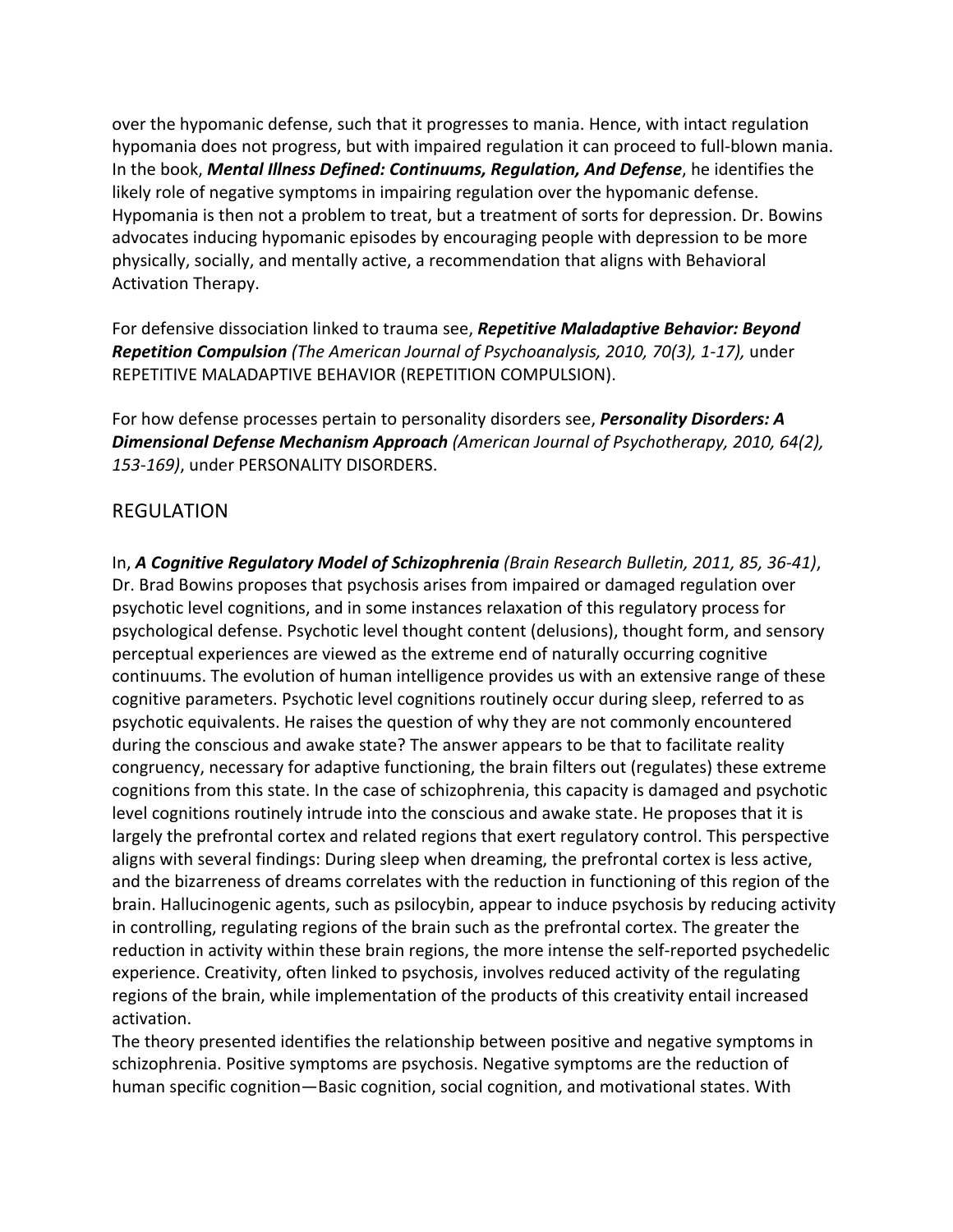schizophrenia, there is a long prodrome of negative symptoms followed by positive symptoms, countering the popular notion that a single disease process causes both. Furthermore, if a single disease process accounts for both there should be a tight correspondence between negative and positive symptoms—the more negative symptoms the more positive symptoms but this is not the case. Dr. Bowins hypothesizes that the disease process underlying negative symptoms damages or impairs cognitive regulation over psychotic level cognitions, allowing them to routinely intrude into the conscious and awake state. The role of negative symptoms in psychosis is elaborated upon in the book, *Mental Illness Defined: Continuums, Regulation, And* **Defense** (Routledge, 2016) in the **Negative Symptom** chapter: Essentially, the neural dysconnectivity associated with negative symptoms impairs the connectivity necessary for adequate regulation over psychotic level cognitions. The role of negative symptoms in weakening regulation over the hypomanic defense, allowing hypomania to progress to mania in bipolar disorder, is also identified. The proposed relationship between negative and positive symptoms, helps explain why psychosis often occurs with mania: Negative symptoms can damage regulation over both processes.

In, Psychosis: A Synthesis of Motivational and Defect Perspectives (The American Journal of *Psychoanalysis, 2012, 72, 152-165)*, the role of psychological defense in psychosis is elaborated. Psychoanalysis considers motivational aspects of psychosis, typically in terms of unconscious material being too powerful and consequently breaking through into consciousness. In this paper, Dr. Brad Bowins expresses how cognitive regulation over psychotic level thought processes can be relaxed for psychological defense. For instance, when a person loses someone close to them, it is quite common to experience auditory, visual, and general feeling hallucinations of the person. Cognitive regulation over psychotic level sensory perceptual experiences are relaxed to restore the lost emotional stimuli. Likewise, when facing extreme circumstances, such as being kidnapped, reassuring psychotic level thoughts (delusions) can arise, with cognitive regulation relaxed to facilitate defensive functioning. This perspective counters the notion that excessively strong unconscious material produces psychosis, as psychosis outside of schizophrenia and mania is much more tailored to circumstances.

In, *Cognitive Regulatory Control Therapies* (American Journal of Psychotherapy, 2013, 67(3), 215-236), Dr. Brad Bowins demonstrates how cognitive behavioral and related psychotherapy techniques probably work, at least in part, by restoring psychological regulation. Several standard (monitoring, reappraisal, response inhibition, relaxation training) and more novel (suppression therapy, willful detachment, cost-benefit analysis, normalization, defense mechanism training) psychotherapy techniques, compensate for cognitive regulatory control impairments, and their success probably aligns with this capacity. Some of the techniques improve regulation over excessive emotional states present in depression, anxiety, and personality disorders. This occurrence aligns with how cognitive behavioral therapy reduces limbic system hyperactivity linked to intense emotions, by increasing prefrontal cortical activity involved in regulating emotions. Psychotic thought content (delusions) can be treated by normalization techniques. Mania is also possible to treat in self-aware individuals by having the person engage in various relaxation responses when hypomania is progressing to mania.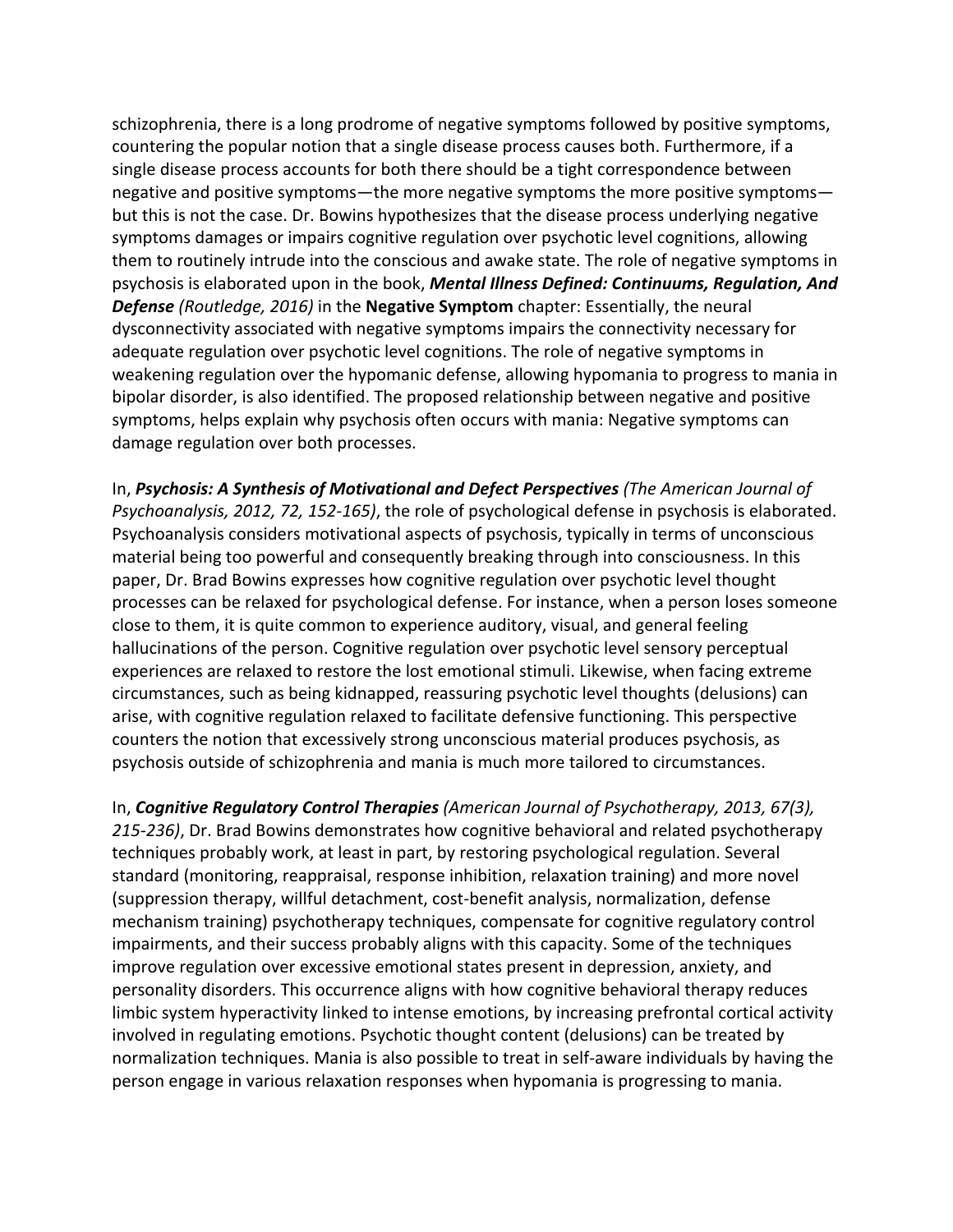Psychotherapy in general promotes a shift from immature to mature defense mechanisms, the latter providing for robust emotional regulation.

# CONTINUUMS

A theme throughout the various theories is how continuums apply to all mental illness and health behavior. In the first paper in this section, Dr. Brad Bowins proposes the Continuum Principle: Natural phenomena tend to occur on a continuum, and any instance of hypothesized discreteness requires unassailable proof. The Diagnostic and Statistical Manual (DSM) and International Classification of Diseases (ICD) list numerous discrete conditions, but the evidence is weak and conditions are not sufficiently differentiated from one another.

In, Depression: Discrete or Continuous? *(Psychopathology, 2015, 48(2), 69-78)*, Dr. Brad Bowins indicates that despite 100 years of research no discrete form of depression has been validated. Some evidence indicates melancholic depression as unique, but no criteria sufficiently distinguishes it from other supposed forms. Most evidence supports depression as a continuum, with sub-dimensions of severity and duration. Combining the dimensions of severity and duration provides an optimal way to characterize the quantitative and related qualitative aspects of depression, and describe the overall degree of dysfunction. The illusion of discreteness can arise from quantitative variation yielding qualitative variation as an emergent property. Hence, a seemingly discrete type of depression—melancholic—represents the most severe end of the depression continuum. According to the proposed model, circumstances activate the depression continuum, as opposed to representing discrete types. For example, major losses can trigger depression, as can disease processes such as thyroid conditions and cancer, but do not comprise distinct types.

In the Anxiety chapter of the book, *Mental Illness Defined: Continuums, Regulation, And* **Defense** *(Routledge, 2016),* Dr. Brad Bowins proposes that anxiety is on a continuum, as is the case with depression, and can also be characterized by the sub-dimensions of severity and duration. As with depression, quantitative variation can yield qualitative variation as an emergent property. Hence, panic attacks representing the most severe end of the anxiety continuum, yield a seemingly different "type" of anxiety by triggering the fight-fight-freeze response. Anxiety as a continuum is supported by evidence that within current discrete "types" there is no support for subdivisions. For example, with "social anxiety" a specific focus, as with public presentations, and multiple foci, occur on a continuum with more fears indicating greater severity. In addition, criteria used to distinguish discrete "types" have been shown to have a continuous distribution. For instance, worry applied to distinguish generalized anxiety, is actually continuously distributed in anxiety, depression, and stress. Further evidence supporting a single continuum of anxiety include: Neuroscience research revealing a common fear circuit, emotional information processing with amplified fear producing anxiety, common classical and operant conditioning processes pertinent to anxiety, and how trans-diagnostic approaches to cognitive behavioral therapy for anxiety rely on common features. These sources of evidence align with a single continuum of anxiety. As with depression, circumstances activate anxiety and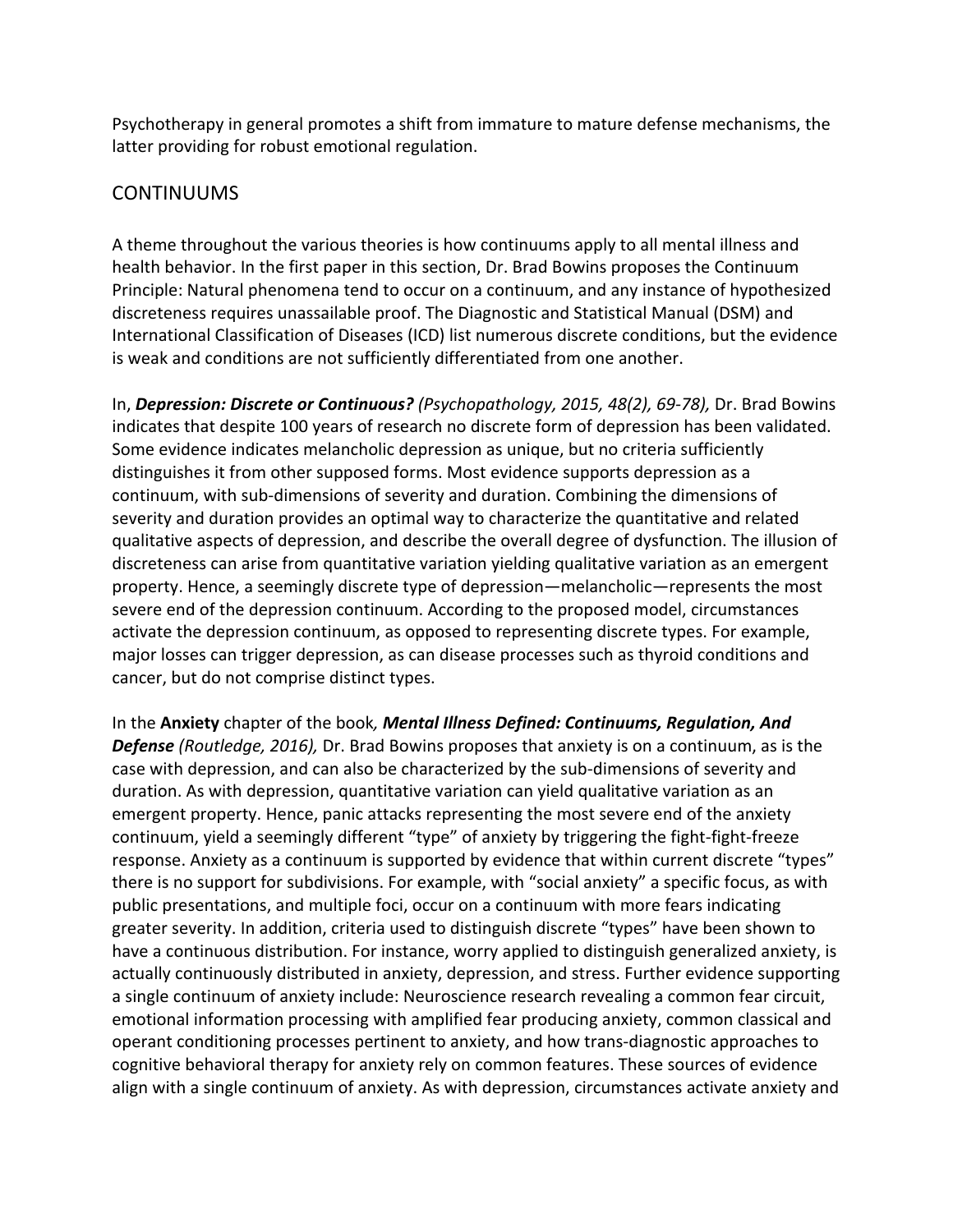can influence the presentation. For example, in the case of a shy introverted person, new social contacts can activate anxiety, with personality features, such as the shyness, and perceived low social status influencing the presentation, although the anxiety component itself is a single continuum.

According to the model proposed, continuums interact with one another, such as the depression and anxiety continuums commonly occurring together, based on similar emotional information processing: Circumstances involving loss are often threatening or dangerous, and vice-versa.

In, the Eating Disorders chapter of the book, *Mental Illness Defined: Continuums, Regulation,* **And Defense** *(Routledge, 2016)*, Dr. Brad Bowins posits that there are anorexic, bulimic, and overweight-obesity continuums. Binge eating is on the bulimic continuum, with binge eating being milder than purging, and the combination most severe. Although it is feasible that overweight-obesity is on the anorexic continuum, the unique pathology of anorexia suggests that it is distinct. Proximal and ultimate continuums are proposed to underlie eating disorders. Regarding proximal continuums, anorexia links to drive for thinness, exercise addiction, compulsivity/perfectionism, and body image cognitive distortions favoring weight reduction. Bulimia links to impulsivity and a lesser drive for thinness, more limited exercise addiction, and body image cognitive distortions involving body dissatisfaction but not favoring thinness. Ultimate causation continuums explain why eating disorders occur, and why females are more prone to them. These continuums consist of first, food consumption style (quality) as with consuming in fewer larger meals derived from the predator style, and consuming in frequent smaller portions based on the grazing style of herbivores. Second, quantity of food consumed, and third, activity level. A propensity to consume little food, and high activity predisposes to anorexia, whereas a predisposition for infrequent eating, and larger amounts, makes an individual vulnerable to bulimia. Higher quantity of food consumed and low activity predisposes to overweight-obesity. Having to carry themselves and offspring throughout evolution, females are more sensitivity to the styles most adaptive for a given environment, that are conveyed by societal norms. Hence, if the most adaptive pattern emphasizes thinness women are more vulnerable to anorexia.

Regulation and defense play major roles in eating disorders, as with bulimia where regulation over binges is impaired, and malnutrition from anorexia can impair regulation. With anorexia, though, there is typically over-control and perfectionism, based on a defensive response to perceived under-control in the person's life; eating restrictions and exercise give the person a sense of control.

#### In the **Reinforcement-Based Disorders** chapter of the book, *Mental Illness Defined:*

**Continuums, Regulation, And Defense** (Routledge, 2016), Dr. Brad Bowins puts forth a new model for understanding "addictive" behavior. Such behavior is variously described as addictions, compulsions, and impulsivity, but there is too much conceptual and practical overlap between these terms to clearly distinguish behaviors on this basis. For example, is excessive shopping an addiction, compulsion to perform the behavior, or impulsive upon seeing or thinking about stimuli associated with shopping? Furthermore, there exist common neurological mechanisms for substance and behavioral "addictions" suggesting a common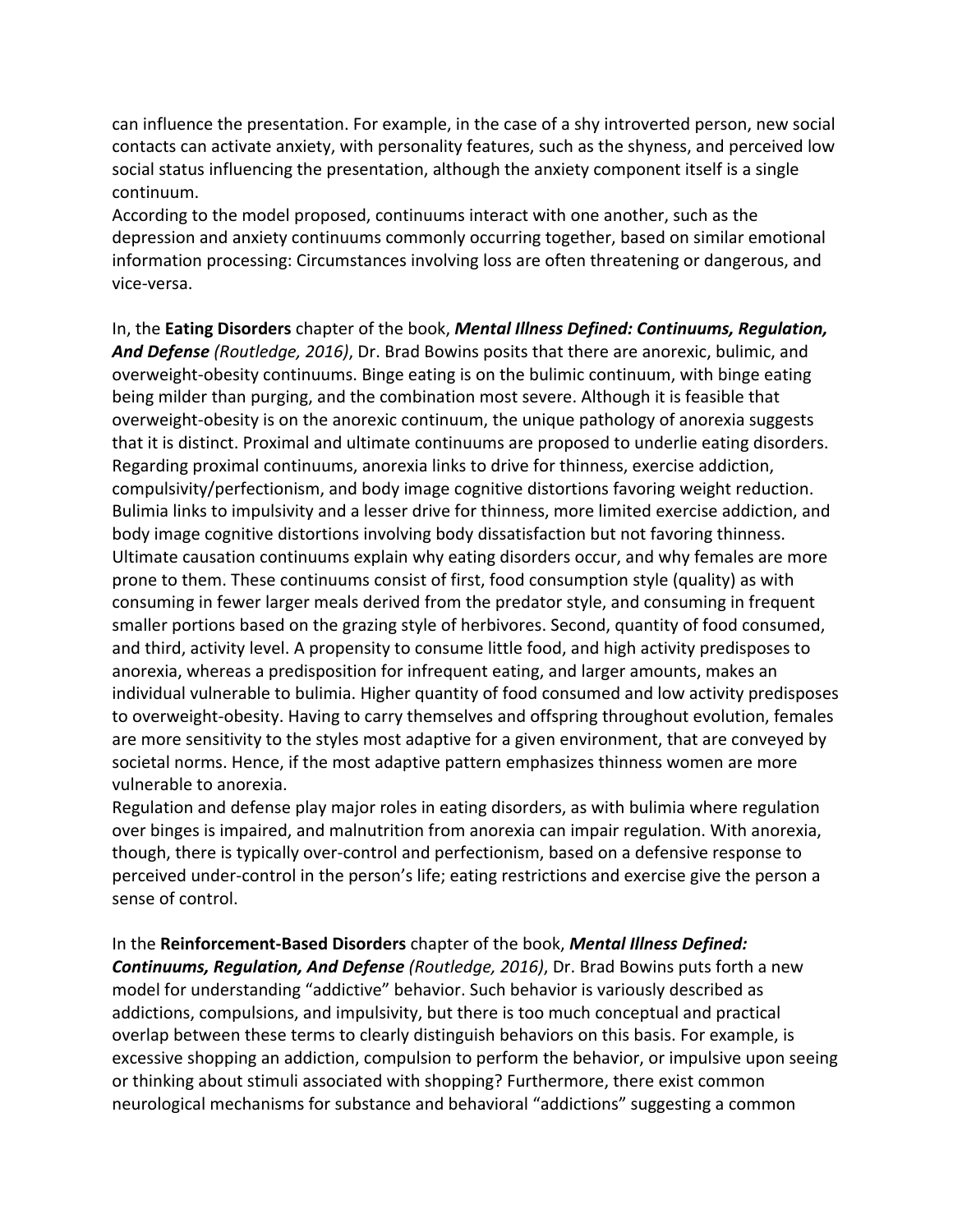process—Reinforcement. Another issue is that the current system of identifying potential problem behaviors, researching them to determine if they best fit as an addiction, compulsion, or impulse control disorder, then determining criteria, takes decades and Internet and digital based behaviors can come and go in a much shorter time frame. It is proposed that the central feature—reinforcement—and associated processes be rated on continuums for any potentially problematic behavior. These ratings include:

Positive reinforcement: How directly rewarding a behavior is.

Negative reinforcement: The extent to which the behavior reduces aversive states. Frequency of the behavior: More frequent typically representing a more severe problem. Intensity: This includes tolerance, withdrawal effects, cravings, conscious focus and attention to the substance or behavior, resistance to alteration as evidenced by the extent of rationalizing cognitive distortions, and capacity to inhibit the behavior.

Cost/Benefits: When costs >> benefits, the behavior is more of an issue.

The model provides for the rapid assessment of any problematic behavior, and offers information relevant for treatment. For example, if the behavior greatly reduces adversity, then efforts are best directed to improving a person's circumstances so they are no longer so aversive. The model also reduces the number of "discrete" conditions listed under current diagnostic systems.

# PERSONALITY DISORDERS

In, Personality Disorders: A Dimensional Defense Mechanism Approach *(American Journal of Psychotherapy, 2010, 64(2), 153-169)*, Dr. Brad Bowins proposes that personality disorders arise from severe and enduring expressions of defense processes. Current efforts to understand personality disorders rely on the trait approach successful with normal personality disorders, but these have faltered for abnormal personality, in part because extremes of normal personality dimensions do not yield personality disorders.

Largely unconscious defensive strategies, however, adaptive in a mild to moderate range, do yield the personality disorders clinical experience has revealed as valid when expressed in a severe and enduring fashion.

Avoidant Personality Disorder: Avoiding damaging and threatening agents is a natural defensive process, but when it extends to avoiding potentially rewarding experiences, as with this condition, it is maladaptive.

Dependent Personality Disorder: Humans are a social species and we rely on others for emotional and physical support, and to defensively cope with stress. However, when dependency becomes so extreme that the person cannot function independently it is maladaptive.

Narcissistic Personality Disorder: Narcissism is a normal defensive process, whereby weaknesses and insecurities are compensated for by strengths. For example, if a person is physically awkward but intelligent, he or she is likely to apply herself or himself to scholastic pursuits. When insecurities are profound, such as a core sense of worthlessness, extreme compensatory behavior including attitudes can occur, that annoy other people and compromise functioning.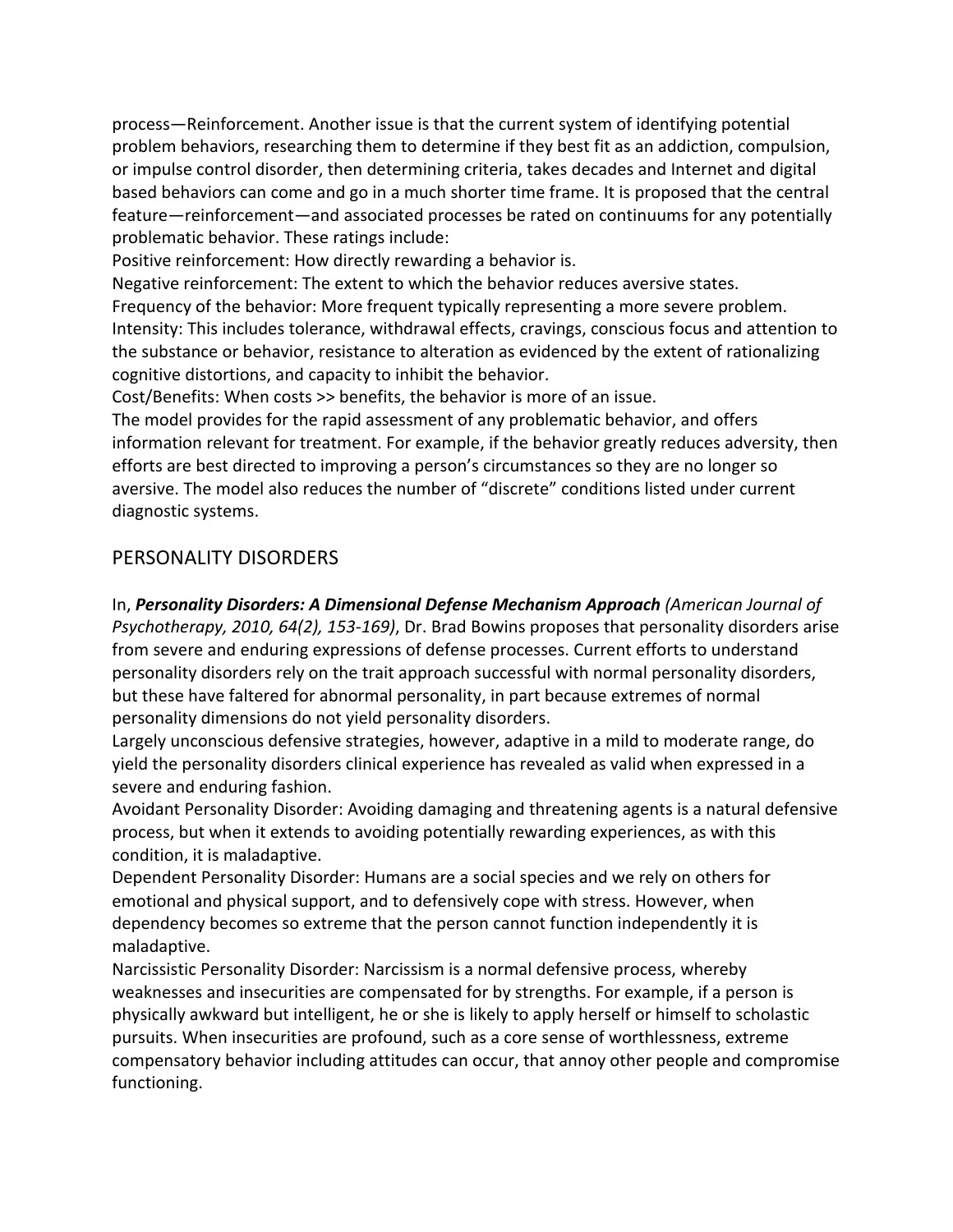Obsessive-Compulsive Personality Disorder: Obsessions generate anxiety, while compulsions help to contain it. Ritualized behavior, both individually, such as preparing for a sporting match, and societally, as with religious services, contain anxiety. Mildly compulsive behavior, such as cleaning, contains anxiety, and about 90% of the population demonstrates this type of behavior. More generalized anxieties can be funneled into obsessions, and then contained by compulsions. For example, anxiety about illness and death might be channeled into an obsession about germs, and contained by handwashing and cleaning. When this defensive process becomes severe and the obsessions and compulsions interfere with normal functioning it is maladaptive.

Antisocial Personality Disorder: Although certain researchers point to brain damage, it appears that this personality issue represents an advanced and evolved form of deceit. Most studies of antisocial individuals occur in prisons which likely over-represent violence and brain damage. Rarely are white collar criminals convicted and studied. Antisocial personality disorder appears to be an advanced capacity to deceive and manipulate, evolved from the defensive dissociation template as a more extensive variant. With this capacity, an antisocial individual is capable of monitoring potential victims' emotional reactions to adjust the deception, but is not disturbed by negative reactions, thereby increasing the chances of successful deceit. This perspective aligns with frequency dependent selection, in that when such individuals become too numerous they historically have been easier to detect, killed off, stabilizing their numbers at a low frequency.

Borderline Personality Disorder: When an individual is traumatized defense mechanisms are intensely applied to deal with the stress. If this occurs during childhood or the teenage years, immature defenses, such as splitting, acting out, idealization-devaluation, projective identification, are used to such an extent that they come to characterize personality. The regulation of defense mechanism also appears to "freeze" at the level of development when the trauma occurs. This conjecture aligns with how these individuals experience enormous social friction and psychological turmoil, largely due to their extensive use of immature defense mechanisms, and how long term psychotherapy has been shown to shift them from immature to mature defenses.

According to the model of personality disorder proposed, "normal" personality traits predispose a person to certain personality disorders. For example, a person high in conscientiousness is likely with sufficient stress from a young age to develop an obsessivecompulsive personality disorder. An individual who is low on openness to experience is more likely to develop avoidant personality disorder than a person high on this dimension of normal personality.

Practical therapeutic intervention strategies follow from this model of disordered personality. For example, with Avoidant Personality Disorder the landscape of perceived and real threats is distinguished, with real threats avoided while perceived ones that offer the potential for reward are approached. In the case of Narcissistic Personality Disorder, insecurities are addressed to help improve core confidence, while moderating the over-compensation.

#### REPETITIVE MALADAPTIVE BEHAVIOR (REPETITION COMPULSION)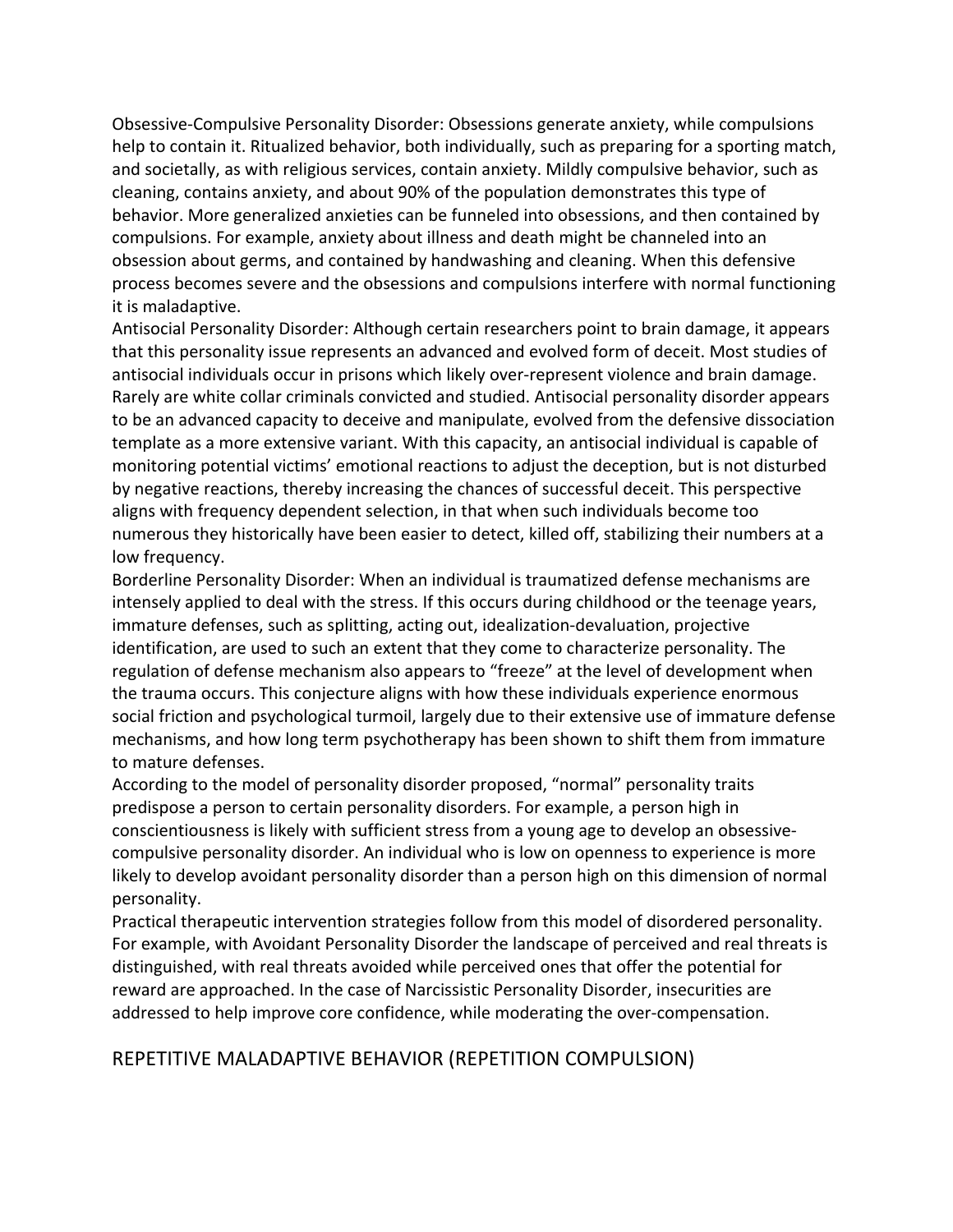In, Repetitive Maladaptive Behavior: Beyond Repetition Compulsion (The American Journal of *Psychoanalysis, 2010, 70(3), 1-17),* Dr. Brad Bowins addresses a common issue in psychotherapy, maladaptive behavior that repeats, referred to in the psychoanalytic literature as repetition compulsion. He divides such behavior into non-traumatic and traumatic. The former is postulated to arise from an evolutionary based process, whereby patterns of behavior demonstrated by caregivers are adopted (internalized), particularly if they fit with an individual's temperament (early personality). For instance, a pattern of approach is likely to fit with a temperament characterized by openness to experience, whereas an avoidant pattern is less likely to fit. The hypothesized mechanism facilitates the acquisition of patterns of behavior adaptive for the given environment a person grows up in. However, maladaptive patterns can be internalized as well. In our evolutionary hunting-gathering group context an individual was exposed to multiple groups members, an occurrence that would have increased the likelihood of adaptive patterns being acquired, and reduced the acquisition of maladaptive patterns. In our modern-day context of perhaps two or even one caregiver, there is an increased likelihood of maladaptive patterns being acquired. To unlearn a largely unconscious maladaptive pattern of behavior, adaptive patterns have to be over-learned through conscious repetition until they become automatic. For example, if a person has a pattern of avoidance, approach behavior must be consciously applied on every reasonable opportunity.

Traumatic patterns of behavior are hypothesized to result from a defensive dissociative process: The cognitive and emotional aspects of any experience are fused by a psychobiological program. In the case of traumatic experiences, these aspects have to achieve conscious awareness to motivate alterations in behavior ensuring that the threat does not occur again. However, when this fusion is too painful at a conscious level, the various cognitive and emotional aspects are dissociated, repeating endlessly as flashbacks, images, partial memories, thoughts, dreams, emotions, somatic sensations, and behavioral re-enactments. This aligns with how in Post-Traumatic Stress Disorder (PTSD) various aspects of the trauma seem disconnected. Other features of PTSD, such as hypervigilance and avoiding stimuli associated with the trauma, are logical from an evolutionary context: If a person survives the trauma then being highly vigilant for threats and avoiding anything that could repeat the experience is adaptive. With the various emotional and cognitive aspects of the traumatic experience persisting in an unfused state, these additional symptoms are more likely to persist. In contrast to this dissociative defensive response accounting for repetitive maladaptive behavior of traumatic origins, the grieving process is a natural defensive process facilitating the fusion of elements arising from major losses. Since trauma always involves loss of some form, such as physical or mental integrity, grieving also extends to trauma. Activating the grieving process by identifying losses associated with the traumatic event, then provides a novel way of addressing the problem.

# PSYCHOSIS

See, *A Cognitive Regulatory Model of Schizophrenia (Brain Research Bulletin, 2011, 85, 36-41)*, and, Psychosis: A Synthesis of Motivational and Defect Perspectives (The American Journal of *Psychoanalysis, 2012, 72, 152-165),* under the REGULATION heading.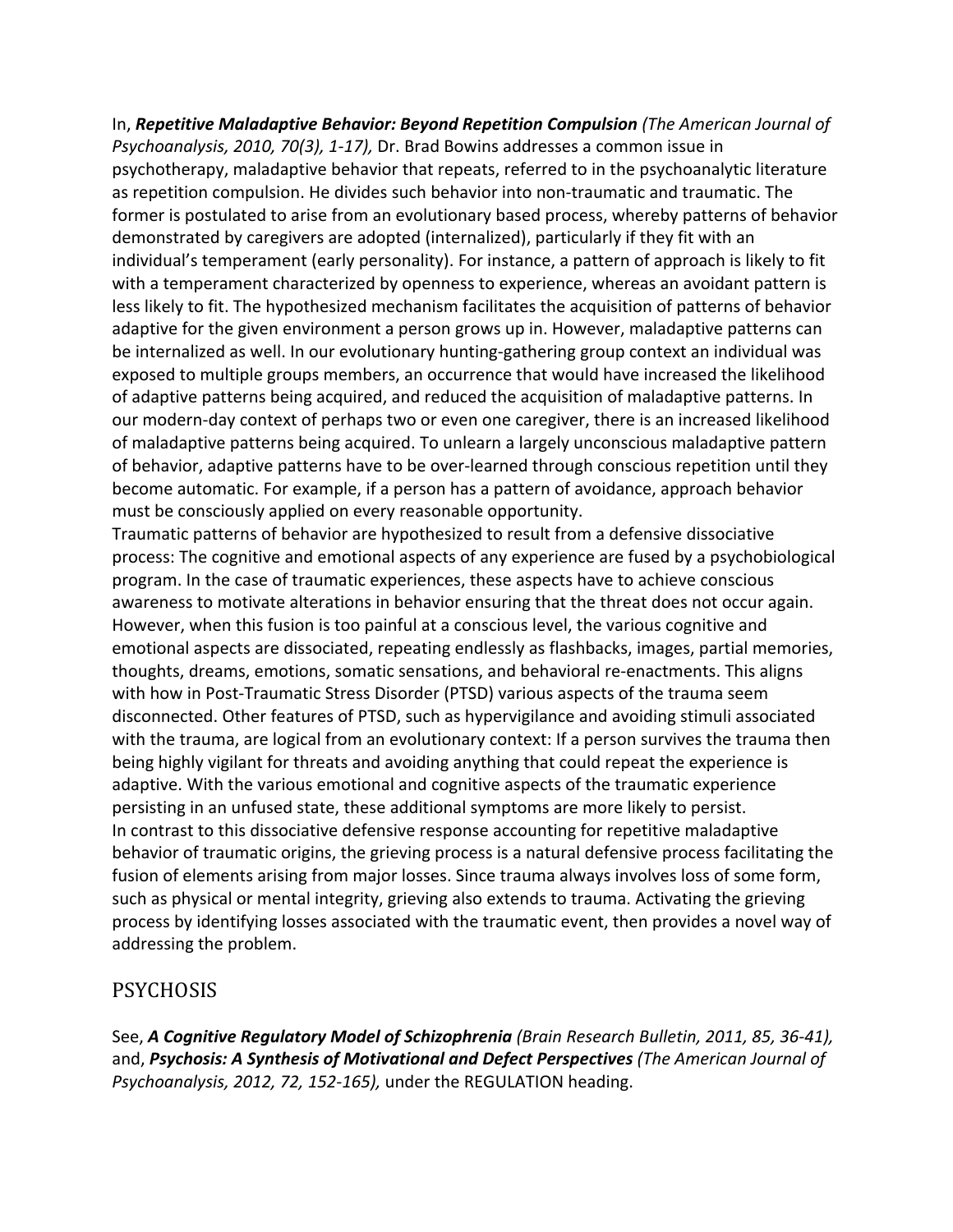In, **Delusions and Self-Esteem**, B. Bowins & G. Shugar (Canadian Journal of Psychiatry, 1998, 43, 154-158), an empirical approach is applied to assess the relationship between the content of delusions and hallucinations, and self-esteem. The degree to which the content of delusions, but not hallucinations, is self-enhancing and self-comforting was found to be positively correlated to global self-esteem: Higher global self-esteem is associated with more selfenhancing and self-comforting content of delusions. This relationship did not hold for specific types of self-esteem, other than self-regard, which was actually measuring global self-esteem. Despite numerous suggestions that the content of psychosis is influenced by psychological variables, this is the first empirical study to demonstrate a linkage. Although correlational studies cannot indicate direction, it appears that self-esteem is more likely to influence the content of delusions, given that self-esteem only changes gradually, while the content of delusions shifts much faster.

### **DEPRESSION**

See, Depression: Discrete or Continuous? (Psychopathology, 2015, 48(2), 69-78), under the CONTINUUM heading.

#### ANXIETY

See the Anxiety chapter of the book, *Mental Illness Defined: Continuums, Regulation, And* **Defense** (Routledge, 2016), under the CONTINUUM heading.

#### **FATING DISORDERS**

See the Eating Disorders chapter of the book, *Mental Illness Defined: Continuums, Regulation,* And Defense *(Routledge, 2016)*, under the CONTINUUM section.

#### ADDICTIONS

See the **Reinforcement-Based Disorders** chapter of the book, *Mental Illness Defined:* **Continuums, Regulation, And Defense** (Routledge, 2016), under the CONTINUUM section.

#### PSYCHOTHERAPY

See, *Cognitive Regulatory Control Therapies* (American Journal of Psychotherapy, 2013, 67(3), 215-236), under the REGULATION heading.

In, Augmenting Behavioural Activation Treatment with the Behavioural Activation and *Inhibition Scales (Behavioural and Cognitive Psychotherapy, 2012, 40, 233-237), Dr. Brad* Bowins shows how the Behavioral Approach/Activation System (BAS) and Behavioral Inhibition System (BIS) scales can be applied to enhance behavioral activation therapy, and also extend this form of therapy to the treatment of anxiety. The BAS and BIS scales provide a great deal of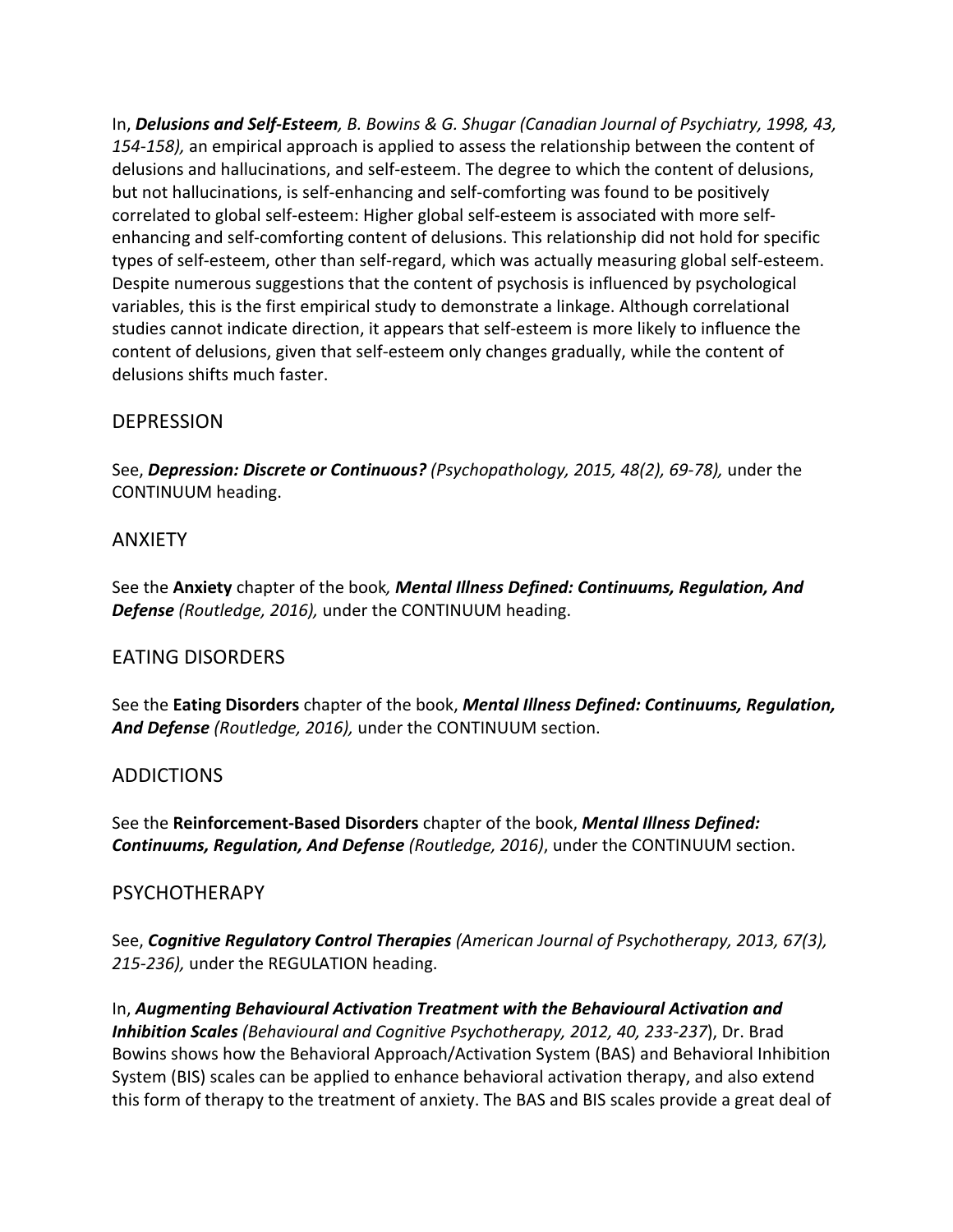information about various aspects of approach and inhibition behaviors, and this information can be utilized to guide more effective interventions. Case studies are presented to demonstrate how this approach works for both depression and anxiety. Behavioral activation therapy has been shown to be as, or even more, effective than antidepressants for severe depression, and more effective than cognitive therapy for intense depression. Prior to this paper behavioral activation therapy had not been extended to the treatment of anxiety. The BIS scale provides the information needed to manage the consequence of anxiety—inhibition.

In, **Therapeutic Dissociation: Compartmentalization & Absorption** (Counselling Psychology *Quarterly, 2012, 25(3), 307-31),* Dr. Brad Bowins indicates how milder dissociation in the form of compartmentalization and absorption can be applied to treat anxiety, depression, and other adverse emotional states. Segmenting various aspects of experience in separate compartments, enhances functioning by containing sources of stress, thereby preventing them from negatively influencing other areas of functioning. Absorption in positive mental and physical foci detaches a person from negative emotional states, and counters negative cognitive-emotion cycles that amplify anxiety and depression. Meditation is demonstrated to work by absorption. Case examples are provided to illustrate how therapeutic compartmentalization and therapeutic absorption can be applied. The paper represents a significant departure from how dissociation is typically viewed as only a problem, and aligns with the continuous nature of dissociation with milder forms being highly adaptive.

# CONSCIOUSNESS

In, Consciousness & Time: A Time-Based Model of the Evolution of Consciousness (Journal of *Behavioral and Brain Science, 2017, 7(1), 9-20), Dr. Brad Bowins presents a unique model of* time, and how consciousness evolved on the basis of the present moment. It is proposed that the future represents potentialities, the present the actualization of certain potentialities, and the past a record of actualized potentialities (the quantum actualization record). Actualization of potentialities derives from micro quantum wave function collapses, with specific constellations corresponding to macro level form; wave function collapse cannot occur at a macro level, but numerous micro wave function collapses can, generating macro level form. The distinguishing feature of consciousness is awareness, given that attention also transpires with unconscious cognitive activity. Consciousness provides for an awareness of potentialities being actualized in the present, the time frame of consciousness closely aligning with the time frame of potentialities being actualized in the moment. Considering the ensuing motivation, enabling behavior to be altered in the moment to minimize the actualization of maladaptive potentialities, and maximize the actualization of adaptive potentialities, the evolution of conscious awareness is highly probable. The model also provides a logical proof for the occurrence of time distinctions: Natural selection is a real process being well validated scientifically. Consciousness has largely or fully evolved (natural selection) on the basis of time distinctions, providing awareness of potentialities being actualized in the present to optimize evolutionary fitness. Hence, time distinctions must be real, because if invalid they could not influence evolution.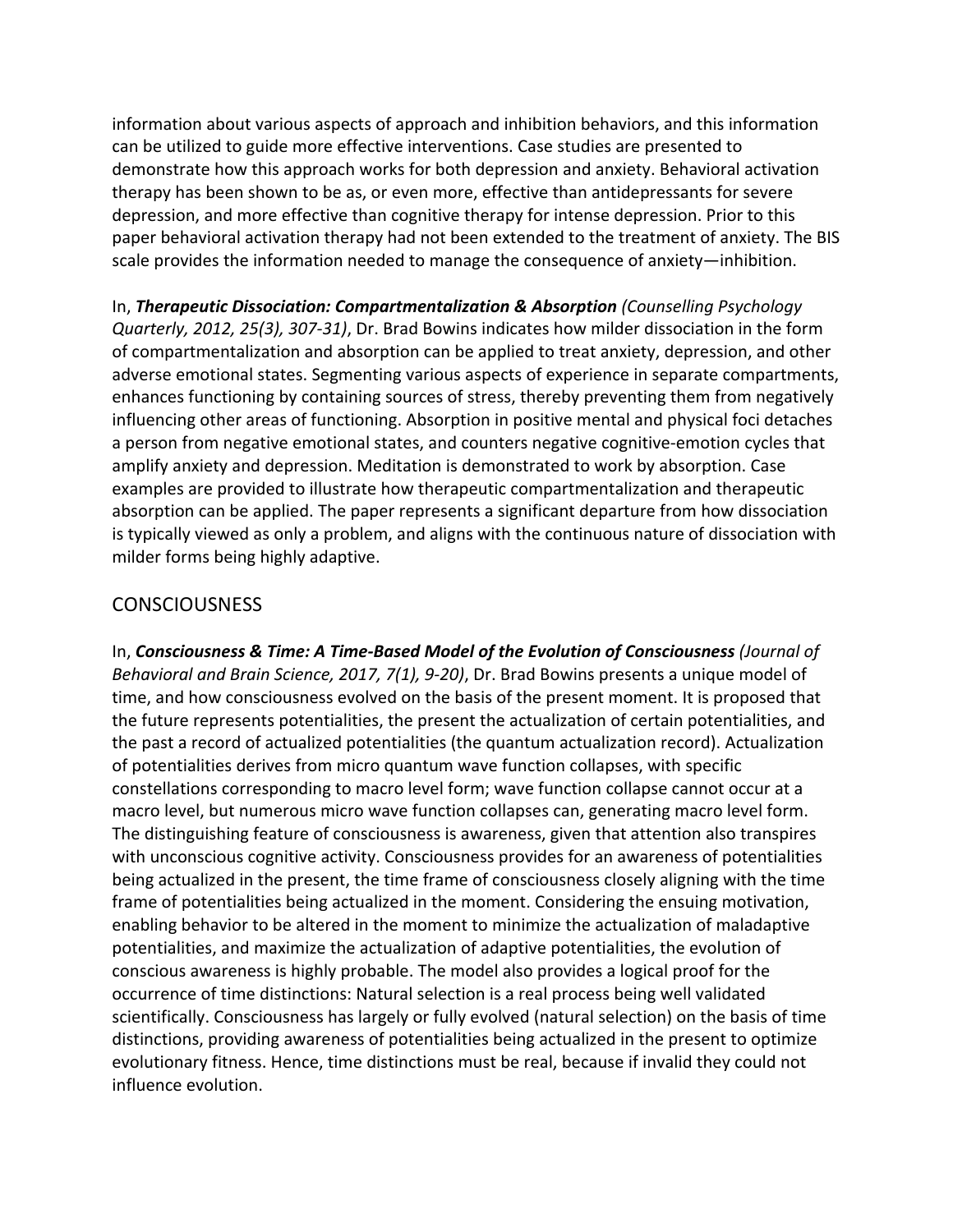In, **The Rational Unconscious: Implications for Mental Illness & Psychotherapy** (American *Journal Of Psychotherapy, 2018, 71, 28-38)*, Dr. Brad Bowins posits that even though the unconscious mind is frequently viewed as only consisting of irrational processes, there are actually many rational aspects. Rational and reality congruent unconscious processes facilitating adaptive functioning, consist of, emotional and non-emotional information processing, action preparedness, psychological defense mechanisms, cognitive regulatory control processes, and human specific cognition (the intact aspect of negative symptoms). In total these processes make for a highly rational unconscious, providing further support for the prominence of the unconscious mind. Implications for mental illness and psychotherapy of each rational unconscious process are outlined. For example, with depression and anxiety action preparedness is slanted towards loss and threat respectively, and psychotherapy shifts this unconscious action preparedness in a positive direction away from loss and threat.

# **MOTION SICKNESS**

In, Motion Sickness: A Negative Reinforcement Model (Brain Research Bulletin, 2010, 81, 7-11), Dr. Brad Bowins proposes that motion sickness evolved to terminate aberrant motion, given how such motion increases the probability of injury and/or predation. The mechanism, as with pain, induces a highly aversive sensation, motivating the individual to cease the motion that causes it. Negative reinforcement occurs when a behavior eliminates or reduces an aversive experience, hence the model proposed is negative reinforcement based. Typically, it is sensory conflict or postural instability signaling aberrant motion. While it is feasible that motion sickness represents an "illness" due to the vestibular system being unable to process certain motion experiences, this perspective is countered by how motion sickness occurs throughout the animal kingdom, except in species that seem to have evolved aberrant motion to escape predators. Every human with a fully or partially intact vestibular system is vulnerable to it. In addition, the sensation is potently aversive, as with pain, strongly motivating a certain behavior, namely cessation of motion.

Alternative ultimate causation mechanisms proposed—the neurotoxin hypothesis and discouragement of motion programs leading to vestibular conflict—fail to explain why motion sickness is rare in infants and toddlers, an occurrence that should transpire based on these perspectives. The negative reinforcement model proposed accounts for this occurrence, given that it does not make sense for the mechanism to be active before the child has the capacity to control their motor actions enough to cease the offending motion. In addition, infants and toddlers had to be carried during evolution, a scenario that at times would have represented aberrant motion.

# **SEXUAL ORIENTATION**

In the book, **Outing the TRUTH about Sexual Orientation** (Science & Humanities Press, 2016), and the peer-reviewed papers, *What Is Sexual Orientation All About? Explaining An Evolutionary Paradox (International Journal Of Social Science Studies, 2015, 3(2), 79-94)* **and, A Four-Component Model Of Sexual Orientation & Its Application To Psychotherapy** (American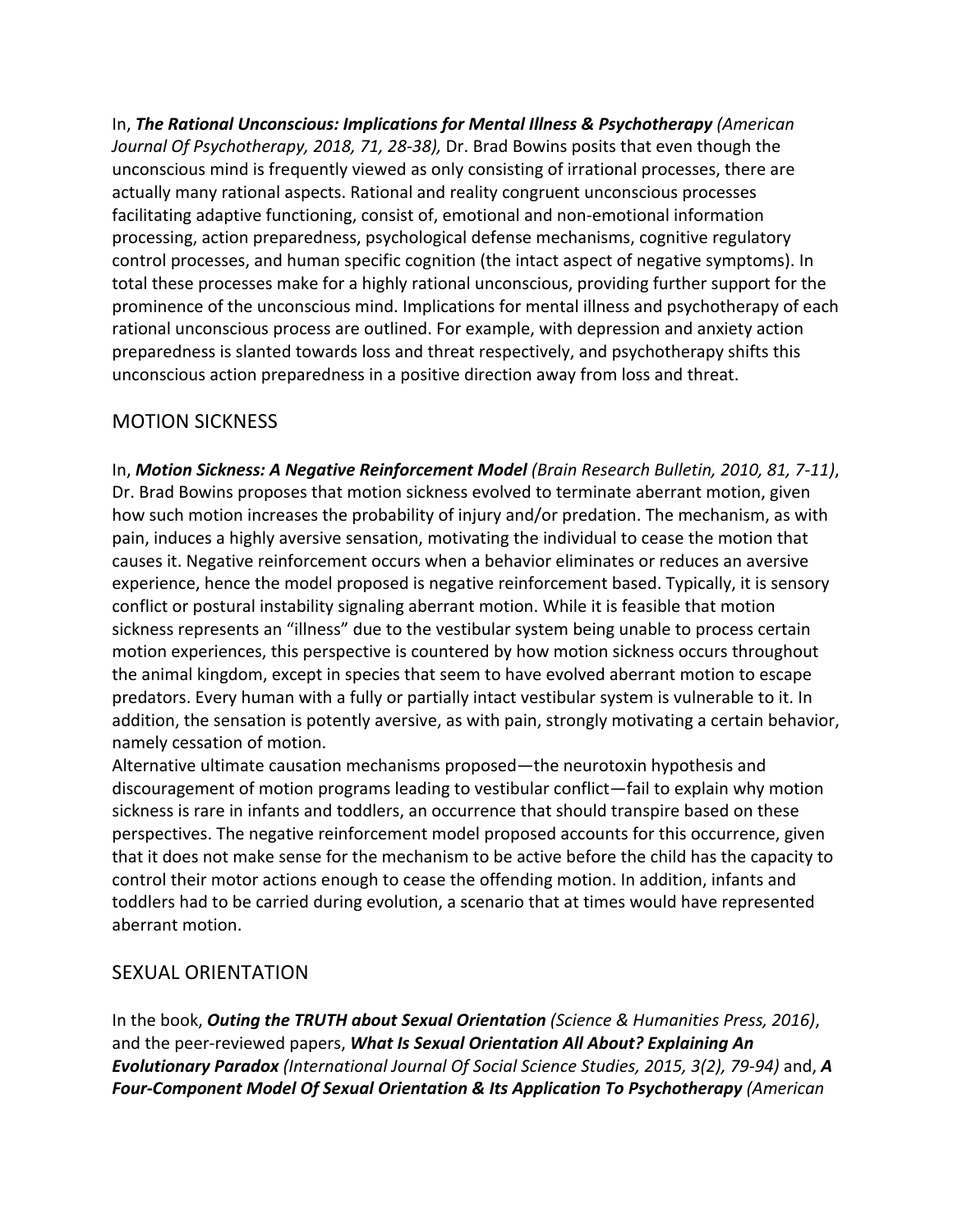*Journal Of Psychotherapy, 2016, 70(3), 251-277)*, Dr. Brad Bowins proposes a four-component model of sexual orientation. Currently, it is framed as discrete homosexual and heterosexual identities, an occurrence producing inner conflict when sexual fantasies and behaviors do not align with sexual orientation. This framing also fuels discrimination by generating in-group and out-group distinctions. Furthermore, bisexuality is difficult to process in a framework of discrete homosexual and heterosexual identities. The evolutionary paradox of how homosexuality blocking reproduction could ever evolve suggests that our understanding is not accurate, particularly given how existing theories cannot adequately explain this paradox, and suggest different mechanisms for male and female sexual orientation when a common mechanism is more parsimonious. The four components to the model consist of: Sexual orientation dimensions, activation and deactivation of these dimensions, erotic fantasy, and social construction.

Separate homoerotic and heteroerotic dimensions within each of us capture the diversity of sexual orientation, with "homosexuality" transpiring when homoerotic > heteroerotic motivation regardless of the degree, "heterosexuality" when heteroerotic > homoerotic motivation regardless of the degree, bisexuality, with approximately equal motivation regardless of the degree, and "asexuals," very low motivation for both. The homoerotic, as well as heteroerotic, dimension is derived from animal templates with numerous species ranging in cognitive capacity from insects through to primates demonstrating homoerotic behavior. Activation and deactivation of sexual orientation dimensions, aligns with how sexual orientation behavior can vary with circumstances. Typically, the more dominant dimension will be active, but circumstances and inner stimuli can activate the less dominant dimension. This process can account for puzzling sexual orientation behavior, such as how same-sex settings typically result in more homoerotic behavior that returns to lower levels in other-sex settings, and the confusing impact of sexual abuse on sexual orientation behavior.

Erotic fantasy adds an entire level of sexuality, and serves as a dimension activator. For example, if a person fantasizes about a same-sex sexual encounter, then the homoerotic dimension is activated.

Social construction refers to how sexual orientation behavior is understood or "constructed" at a given time. Prior to industrialization, "homosexuality" and "heterosexuality," did not exist, with homoerotic and heteroerotic behavior being understood in various alternative ways. We have socially constructed identities that serve as a deactivating influence when thoughts or behavior consistent with the less dominant dimension are considered.

The evolutionary paradox is eliminated by the four-component model, because given how homoerotic and heteroerotic behaviors are on separate dimensions, they do not interfere with one another; we can engage in both consistent with our motivation level. It is only when sexual orientation is framed as an identity that the paradox arises, because identification with one, blocks activation of the other dimension.

# SOCIAL & ENVIRONMENTAL JUSTICE

Dr. Brad Bowins is concerned about the environment and the damage that human activity is inflicting. For approximately 5 years (2002-2007), he conducted volunteer work for the Ontario chapter of the Sierra Club of Canada, acting at various times in the roles of Chapter Chair, Vice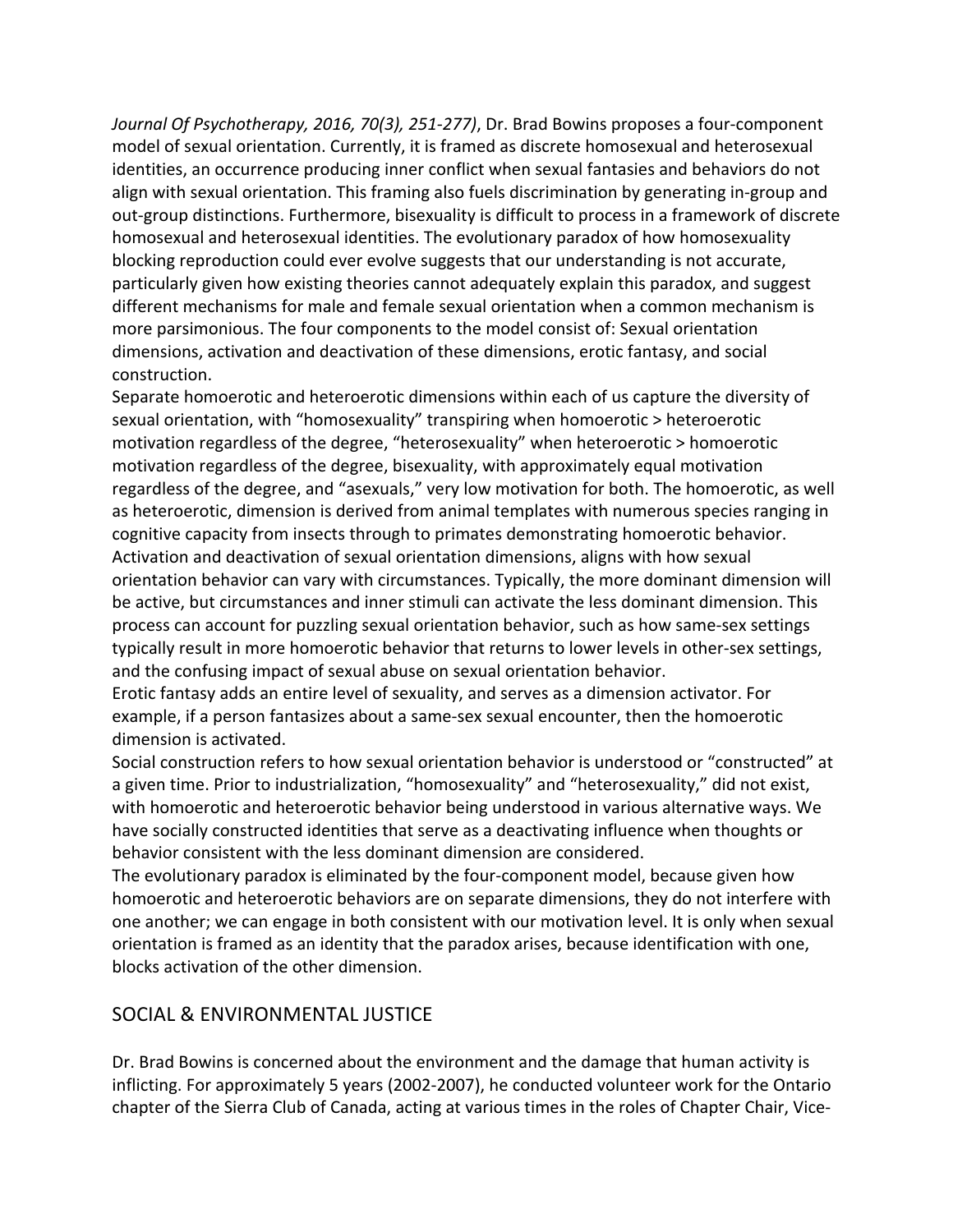Chair, Director of the Forest & Wildlife committee, and Conservation Chair. From this experience, he came to appreciate how environmental and social justice issues are very interconnected.

In, **At The Tipping Point: How To Save Us From Self-Destruction** (Infinity Press, 2014), he shows how collectively we are engaging in self-destructive behavior. Greed, irregular regulation, out of control development, global warming, biased research, and the obesity epidemic, are focused on. It is also shown how our defense mechanisms often hinder us from appreciating what is really occurring, and hence can limit us from taking steps to correct these problems. He draws attention to the shadow economy and how it plays a key role in social and environmental injustice. In the Global Warming chapter, he concludes that the best way to address this major issue is by converting our major annual crops to perennials, given how this strategy can ramp up the fast soil carbon sink, save dwindling fresh water, and reduce our reliance on toxic herbicides, pesticides, and fungicides. In the Research Bias chapter, he calls for independent and objective testing of pharmaceutical, biotechnology, and chemical products, due to the extensive bias characterizing research.

# **MEN'S HEALTH**

Acquiring a general medical license following medical internship, Dr. Brad Bowins practiced general medicine part-time while in training to be a psychiatrist, and for a few years after becoming a psychiatrist. He encountered a pain condition that he felt needed to be presented in a book format.

In, Vasectomy: The Cruelest Cut Of All, The Modern Medical Nightmare Of Post-Vasectomy **Pain Syndrome** (Infinity Press, 2006), he debunks the "safe and simple procedure" myth and calls for an end to vasectomy. A life-long pain condition, known as Post-Vasectomy Pain Syndrome (PVPS), can be caused by the procedure. Months or years after being vasectomized, close to 15% of men will experience pain in one or both testicles, with the pain being severe in approximately 5%. Frequently, the pain is worsened by sex and other physical activities, motivating the sufferer to avoid pleasurable pursuits. Too embarrassed to speak up about the problem, many men suffer in silence, and if they do raise the issue with a physician the problem is often misdiagnosed, particularly when years have passed since the vasectomy. In third world countries where vasectomy is intensely promoted as a "safe and simple procedure," effective treatment is essentially non-existent. Treatment for PVPS often involves sophisticated microsurgery that is very expensive, not covered by most health insurance plans, and not widely available. For those lucky enough to access treatment there is often no resolution of the pain, as it can recur on the treated side and arise in the second seemingly unaffected testicle. While other suspected problems associated with vasectomy, such as heart attacks and prostate cancer, appear to lack validity, PVPS is a real entity that can be avoided by not having a vasectomy. Hence Dr. Bowins calls for an end to vasectomy.

#### **SPIRITUALITY**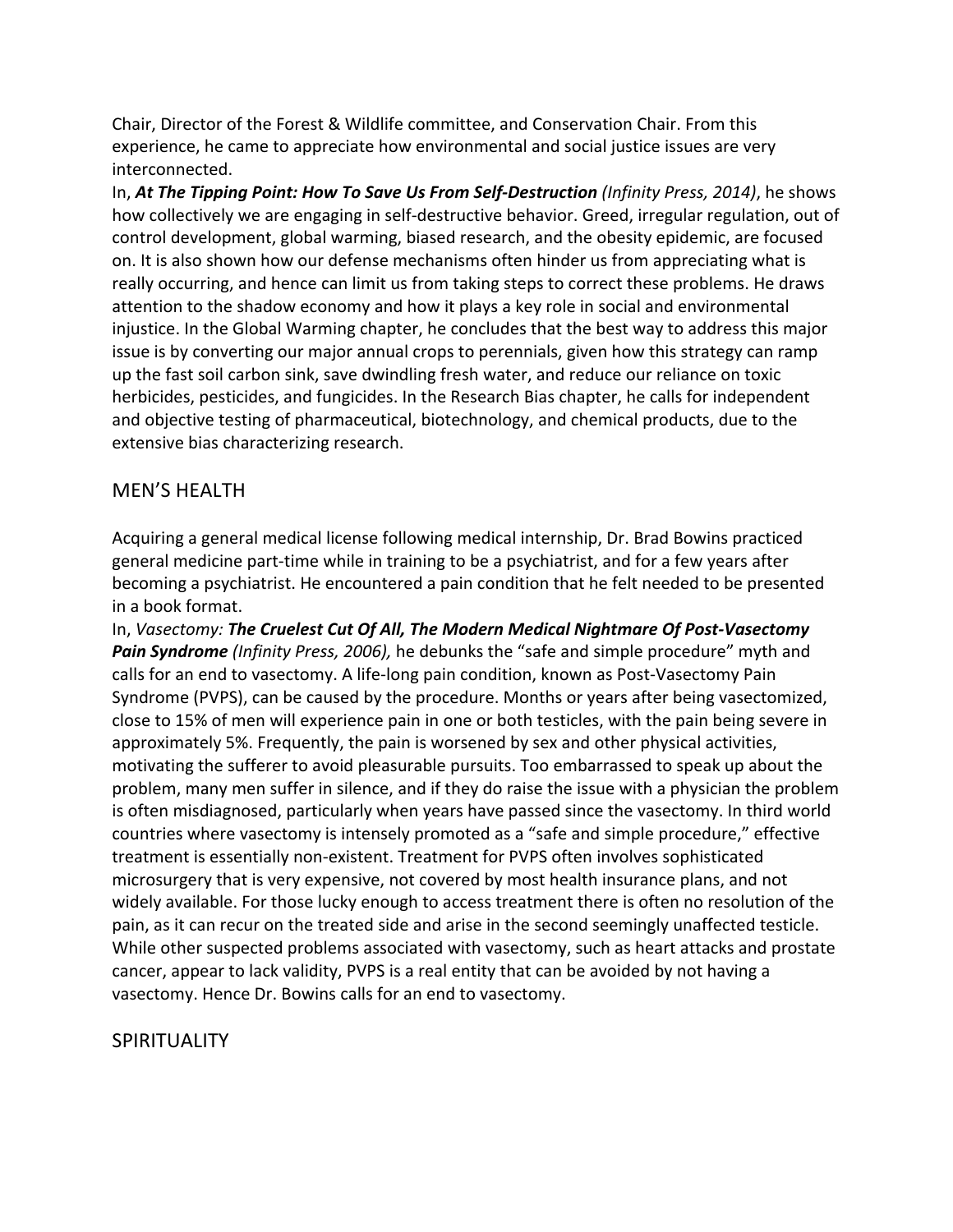In, **The Informative God** (Game Changer Publications, 2018) Dr. Brad Bowins extends his model of time (Consciousness & Time: A Time-Based Model of the Evolution of Consciousness, Journal of Behavioral and Brain Science, 2017, 7(1), 9-20), to provide an answer for what might transpire in terms of an afterlife. The book presents material pertaining to major world religions, past and present, and quantum physics, in a lighter fiction and travelogue format. The basic notion of the book is that actualized occurrences are recorded forever in a record, referred to as the quantum actualization record. This concept is similar to the Akashic record concept of a permanent recording of events. Given the quantum physics basis of the proposed quantum actualization record, the minutest of details are preserved, raising the possibility that this record is active ongoing, meaning that we might relive our life endlessly—Immortality. The quantum actualization record is also of immense value due to how all information is contained within it. For instance, by accessing this information we can learn about and potentially even communicate with other intelligent life forms. The Informative God is groundbreaking in terms of first, providing a method of merging science and religion/spirituality, and second the unique model of the universe it generates.

#### BIBLIOGRAPHY

#### PEER REVIEWED PAPERS:

Bowins, B., & Shugar, G. (1998). Delusions and self-esteem. Canadian Journal Of Psychiatry, 43, 154-158.

Bowins, B.E. (2004). Psychological defense mechanisms: A new perspective. American Journal of Psychoanalysis, 64, 1-26.

Bowins, B.E. (2006). How psychiatric treatments can enhance psychological defense mechanisms. American Journal of Psychoanalysis, 66, 173-194.

Bowins, B. (2008). Hypomania: A depressive inhibition override defense mechanism. Journal of Affective Disorders, 109, 221-232.

Bowins, B.E. (2010). Personality disorders: A dimensional defense mechanism approach. American Journal Of Psychotherapy, 64(2), 153-169.

Bowins, B.E. (2010). Repetitive maladaptive behavior: Beyond repetition compulsion. American Journal Of Psychoanalysis, 70, 282-298.

Bowins, B.E. (2010). Motion sickness: A negative reinforcement model. Brain Research Bulletin, 2010, 81, 7-11.

Bowins, B.E (2011). A cognitive regulatory control model of schizophrenia. Brain Research Bulletin, 85, 36-41.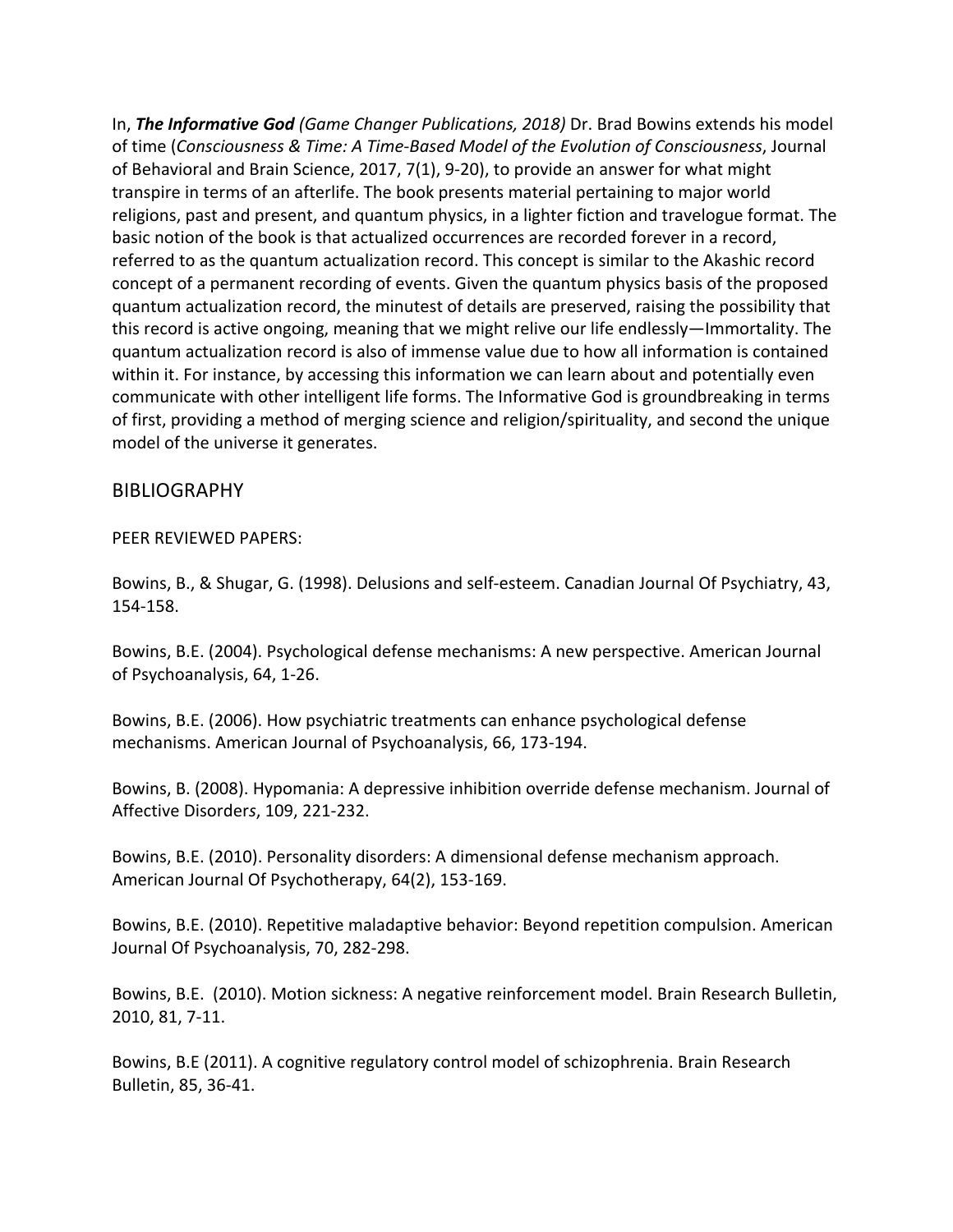Bowins, B.E. (2012). Psychosis: A synthesis of motivational and defect perspectives. The American Journal Of Psychoanalysis, 72, 152-165.

Bowins, B.E. (2012). Augmenting behavioural activation treatment with the behavioural activation and inhibition scales. Behavioural And Cognitive Psychotherapy, 40, 233-237.

Bowins, B.E. (2012). Therapeutic dissociation: Compartmentalization & absorption. Counselling Psychology Quarterly*,* 25(1), 307-317.

Bowins, B.E. (2013). Cognitive Regulatory Control Therapies. American Journal Of Psychotherapy, 67(3), 215-236.

Bowins, B.E. (2015). Depression: Discrete or continuous? Psychopathology, 2015, 48(2), 69-78.

Bowins, B.E. (2015). What is sexual orientation all about? Explaining an evolutionary paradox. International Journal Of Social Science Studies, 2015, 3(2), 79-94.

Bowins, B.E. (2016). A four-component model of sexual orientation & its application to psychotherapy. American Journal Of Psychotherapy, 70(3), 251-277.

Bowins, B.E. (2017). Consciousness & time: A time-based model of the evolution of consciousness. Journal Of Behavioral And Brain Science, 7(1), 9-20.

Bowins, B.E. (2018). The rational unconscious: Implications for mental illness & psychotherapy. American Journal Of Psychotherapy, 71, 28-38.

BOOKS:

Bowins, B.E. (2006). Vasectomy The Cruelest Cut Of All: The Modern Medical Nightmare Of Post-Vasectomy Pain Syndrome. West Conshohocken, PA: Infinity Publishing.

Bowins, B.E. (2014). At The Tipping Point: How To Save Us From Self-Destruction. West Conshohocken, PA: Infinity.

Bowins, B.E. (2016). Mental Illness Defined: Continuums, Regulation, And Defense. New York & London: Routledge.

Bowins, B.E. (2016). Outing The Truth About Sexual Orientation, St Charles, Missouri: Science & Humanities Press.

Bowins, B.E. (2018). The Informative God. Lindsay, ON: Game Changer Publications.

TRAVEL ARTICLES: